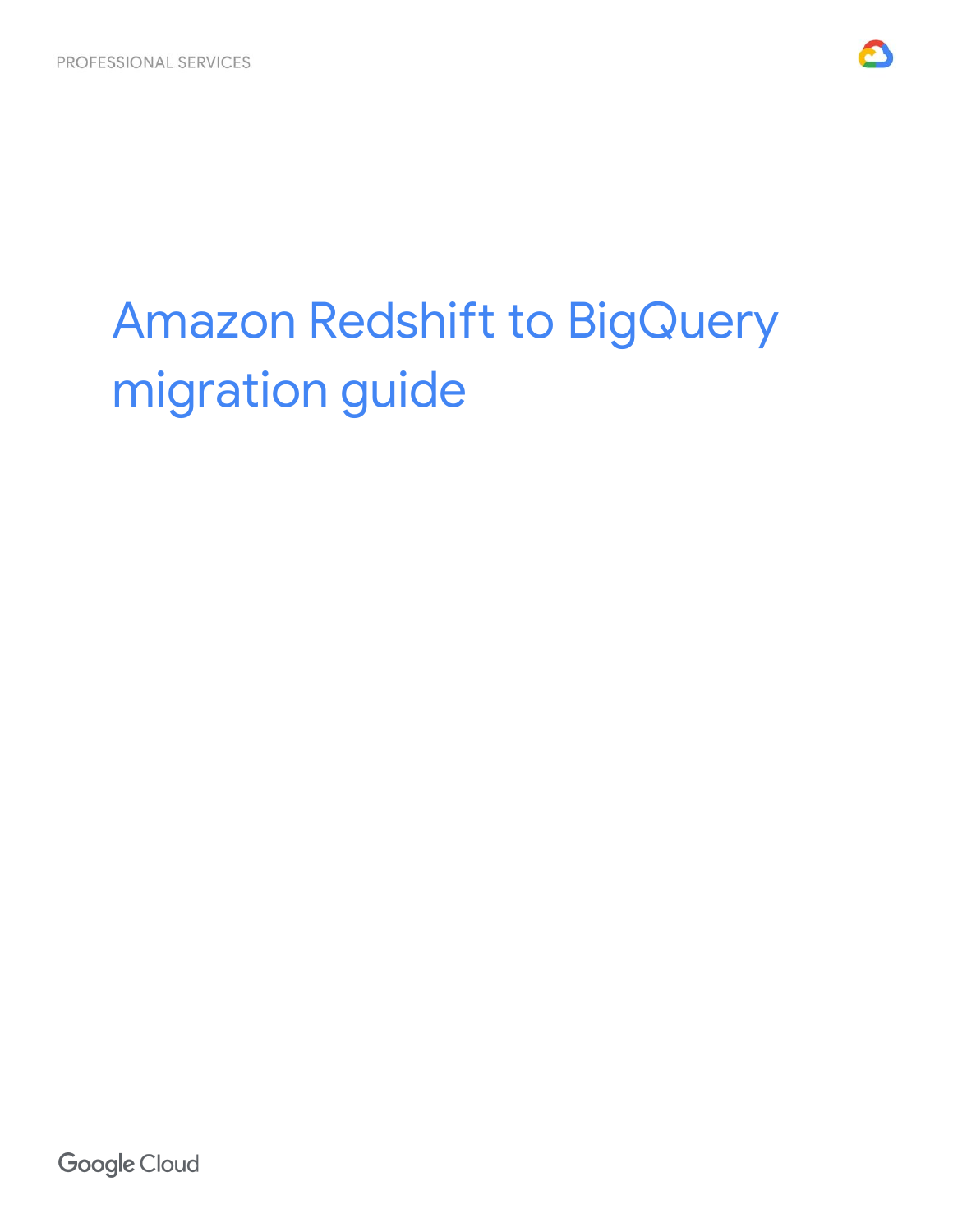| <b>About this document</b>                   | $\overline{2}$  |
|----------------------------------------------|-----------------|
| Objectives of this guide                     | $\overline{2}$  |
| Nonobjectives of this guide                  | 3               |
| Introduction                                 | 3               |
| <b>Premigration tasks</b>                    | 3               |
| BigQuery capacity planning                   | 3               |
| Security in Google Cloud                     | $\overline{4}$  |
| Identity and access management (IAM)         | $\overline{4}$  |
| Data loss prevention                         | 6               |
| <b>Migration to Google Cloud: The basics</b> | 6               |
| <b>Migration tools</b>                       | 6               |
| Migration using pipelines                    | $\overline{ }$  |
| Extract and load (EL)                        | 7               |
| Extract, transform, and load (ETL)           | 8               |
| Extract, load, and transform (ELT)           | 10              |
| Change data capture (CDC)                    | 10 <sup>°</sup> |
| Partner tools for data migration             | 10              |
| Migration to Google Cloud: An in-depth view  | 10              |
| Architecture comparison                      | 10              |
| Compute, memory, and storage                 | 10              |
| Scaling up or down                           | 11              |
| Query execution                              | 12              |
| Workload management in BigQuery              | 12              |
| Workload management in Redshift              | 13              |
| Dataset and table configurations             | 14              |
| Partitioning                                 | 14              |
| Clustering and sort keys                     | 15              |
| Distribution keys                            | 16              |
| <b>External sources</b>                      | 16              |
| Data locality                                | 16              |
| Data type mapping in BigQuery                | 16              |
| SQL comparison                               | 17              |
| Postmigration                                | 17              |
| Reporting and analysis                       | 17              |
|                                              |                 |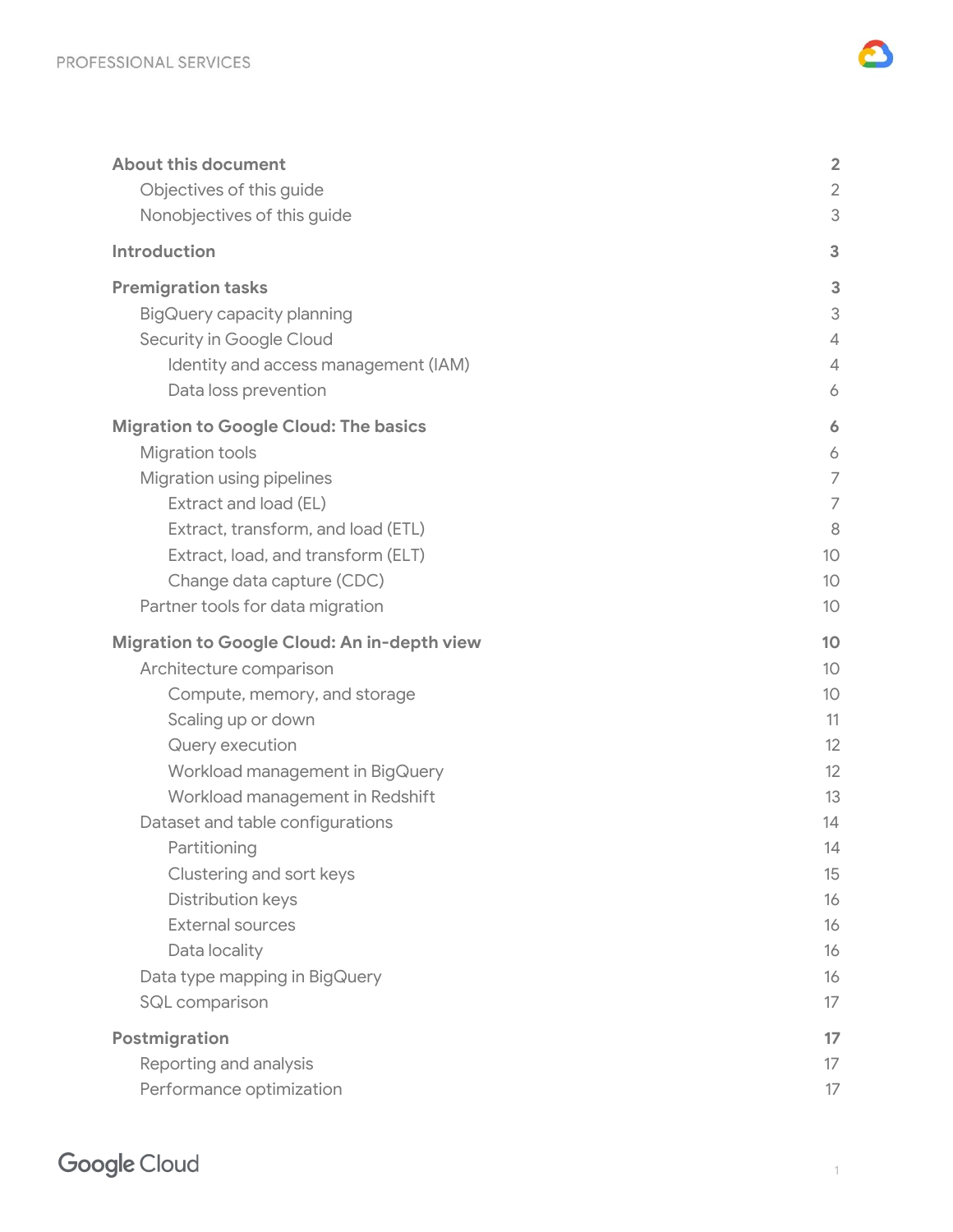

# <span id="page-2-0"></span>About this document

The information and recommendations in this document were gathered through our work with a variety of clients and environments in the field. We thank our customers and partners for sharing their experiences and insights.

| <b>Takeaways</b> | • Strategies for migration                            |
|------------------|-------------------------------------------------------|
|                  | • Query optimization and data modeling best practices |
|                  | • Troubleshooting tips                                |
|                  | • User adoption guidance                              |

| <b>Highlights</b>      |                                                                                                          |  |
|------------------------|----------------------------------------------------------------------------------------------------------|--|
| <b>Purpose</b>         | To provide high-level guidance for organizations that are migrating<br>Redshift to BigQuery.             |  |
| Intended audience      | Enterprise architects, DBAs, application developers, and IT security.                                    |  |
| <b>Key assumptions</b> | That the audience is familiar with Redshift and is looking for<br>guidance on transitioning to BigQuery. |  |

## <span id="page-2-1"></span>Objectives of this guide

- 1. Provide high-level guidance to organizations migrating from Redshift to BigQuery.
- 2. Show ways organizations can rethink their existing data pipelines to get the most out of BigQuery.
- 3. Compare the architectures of BigQuery and Redshift to help organizations map features and capabilities during migration. Our goal is to show you new capabilities available to your organization through BigQuery, not to map features one-to-one with Redshift.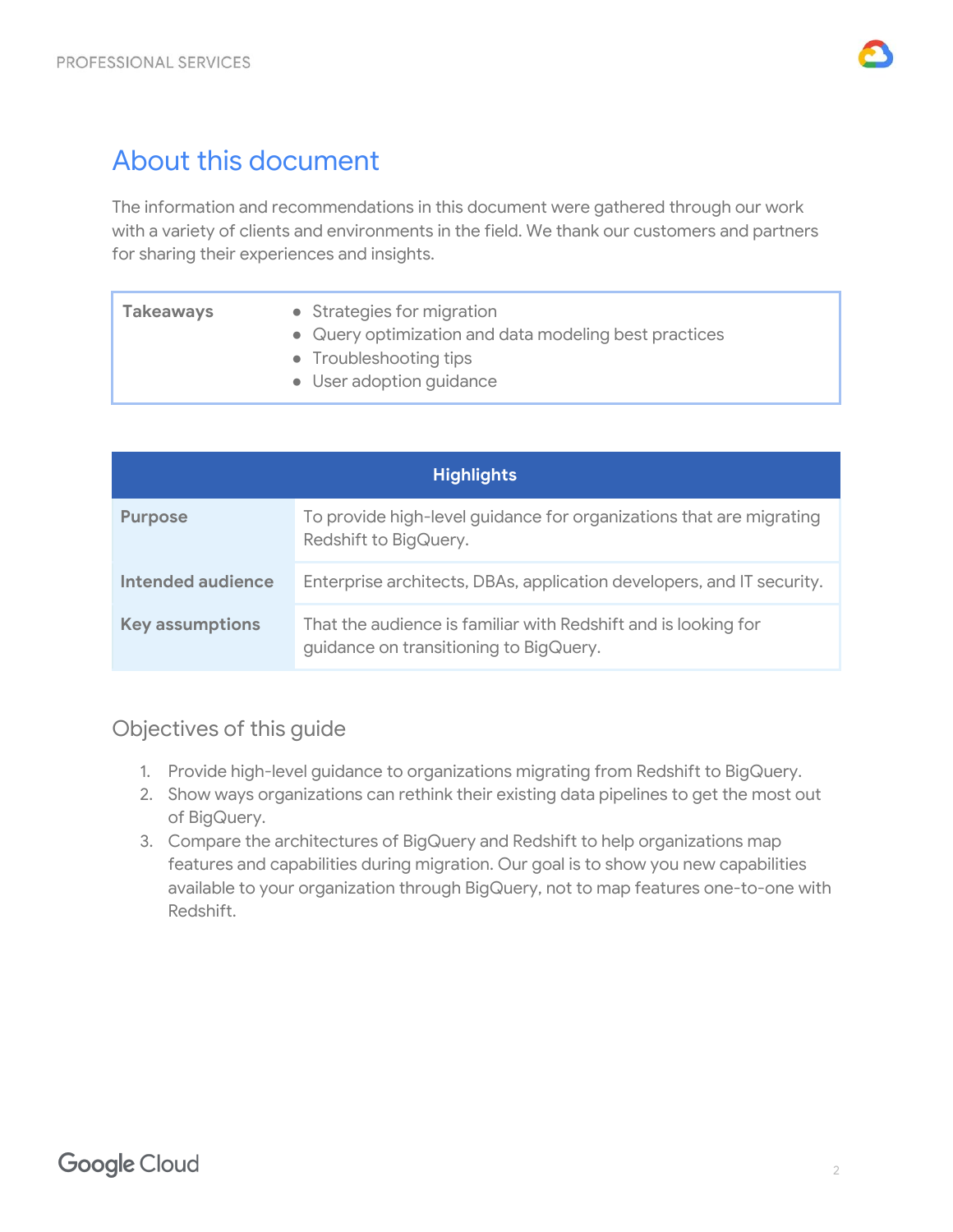

## <span id="page-3-0"></span>Nonobjectives of this guide

- 1. Provide detailed instructions for all activities required to migrate from Redshift to BigQuery.
- 2. Present solutions for every use case of Redshift in BigQuery.
- 3. Replace our **BigQuery [documentation](https://cloud.google.com/bigquery/docs/)** or act as a substitute for training on big data. We strongly recommend that you take our **Big Data and Machine [Learning](https://cloud.google.com/training/data-ml) classes** and read our extensive [documentation](https://cloud.google.com/docs) prior to, or in conjunction with, this guide.

# <span id="page-3-1"></span>**Introduction**

This document and its companion document Amazon Redshift to BigQuery SQL [translation](https://cloud.google.com/solutions/migration/dw2bq/redshift/redshift-bq-sql-translation-reference) [reference](https://cloud.google.com/solutions/migration/dw2bq/redshift/redshift-bq-sql-translation-reference) are part of the [enterprise](https://cloud.google.com/solutions/migration/dw2bq/dw-bq-migration-overview) [data](https://cloud.google.com/solutions/migration/dw2bq/dw-bq-migration-overview) [warehouse](https://cloud.google.com/solutions/migration/dw2bq/dw-bq-migration-overview) (EDW) [migration](https://cloud.google.com/solutions/migration/dw2bq/dw-bq-migration-overview) initiative and highlight technical differences and provide guidance on migrating from the Amazon Redshift data warehouse to BigQuery, Google's fully managed, petabyte-scale data warehouse. This document specifically targets migrations of EDW and online analytical processing (OLAP) use cases. If you need online transaction processing (OLTP) behavior like single-row updates or inserts, consider a database designed to support OLTP use cases such as [Cloud](https://cloud.google.com/sql/docs/) SQL.

# <span id="page-3-2"></span>Premigration tasks

To help ensure a successful data warehouse migration, start planning your migration strategy early in your project timeline. This lets you evaluate the Google Cloud features that suit your needs.

## <span id="page-3-3"></span>BigQuery capacity planning

Under the hood, analytics throughput in BigQuery is measured in slots. A BigQuery slot is Google's proprietary unit of computational capacity required to execute SQL queries. BigQuery continuously *calculates* how many slots are required by queries as they execute, but it *allocates* slots to queries based on a *fair scheduler*.

You can choose between the following pricing models when capacity planning for BigQuery slots:

**• [On-demand](https://cloud.google.com/bigquery/pricing#on_demand_pricing) pricing:** Under on-demand pricing, BigQuery charges for the number of bytes processed (data size), so you pay only for the queries that you run. For more information about how BigQuery determines data size, see Data size [calculation](https://cloud.google.com/bigquery/pricing#data). Because slots determine the underlying computational capacity, you can pay for BigQuery usage depending on the number of slots you'll need (instead of bytes processed). As a side note, by default all Google Cloud projects are limited to a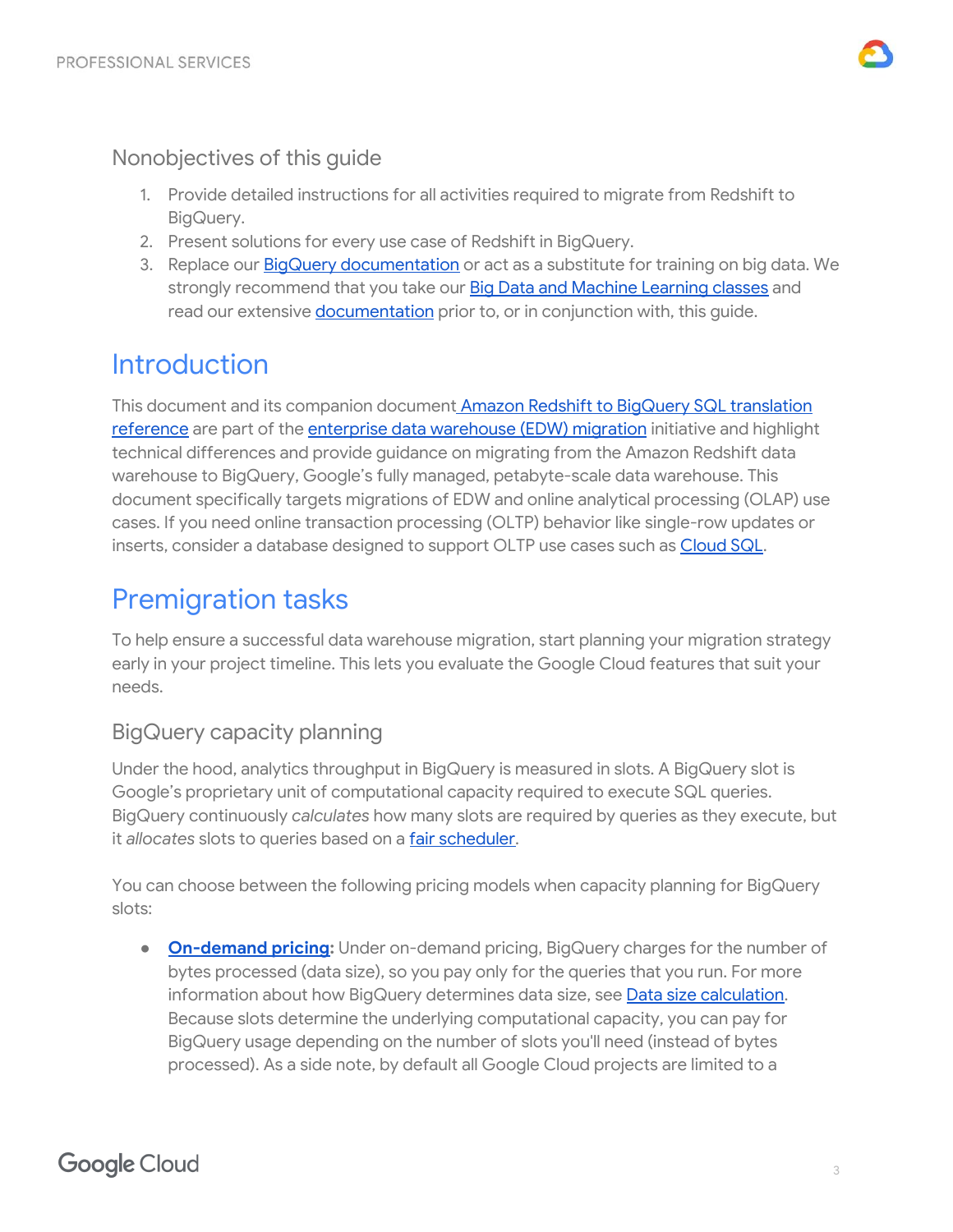

maximum of 2000 slots. Note that BigQuery might burst beyond this limit to accelerate your queries, but bursting is not guaranteed.

**● [Flat-rate](https://cloud.google.com/bigquery/pricing#flat_rate_pricing) pricing:** Instead of paying for bytes processed by queries that you run, you purchase BigQuery slot [reservations](https://cloud.google.com/bigquery/docs/reservations-intro) (a minimum of 100) in monthly or yearly commitments. Flat-rate is the recommended pricing model for EDW workloads, which commonly see many concurrent reporting and ELT queries that have predictable consumption. Additionally, if your workload varies in bursts and you are looking for something short-term, flex [slots](https://cloud.google.com/bigquery/pricing#flex-slots-pricing) offer a minimum commitment duration of 60 seconds, which you can cancel anytime.

To help with slot estimation, we recommend setting up **BigQuery [monitoring](https://cloud.google.com/bigquery/docs/monitoring) using Cloud** [Monitoring](https://cloud.google.com/bigquery/docs/monitoring) and analyzing your audit logs using [BigQuery](https://cloud.google.com/bigquery/audit-logs). Many customers use [Google](https://datastudio.google.com/) Data [Studio](https://datastudio.google.com/) (here's an open source [example](https://github.com/GoogleCloudPlatform/professional-services/tree/master/examples/bigquery-audit-log) of a Data Studio [dashboard\)](https://datastudio.google.com/c/u/0/reporting/1kwNFt05J8_GCju5TBH1v4IlBmmAU74Nu/page/nSaN), [Looker](https://looker.com/), or [Tableau](https://www.tableau.com/) as front ends to visualize BigQuery's audit log data, specifically for slot usage across queries and projects. You could also leverage BigQuery's system tables data for monitoring slot utilization across jobs and reservations (here's an open source [example](https://github.com/GoogleCloudPlatform/bigquery-utils/tree/master/dashboards/system_tables) of a Data Studio [dashboard](https://datastudio.google.com/s/kGZzZJWkeyA)). Regularly monitoring and analyzing your slot utilization helps you estimate how many total slots your organization needs as you grow on Google Cloud.

For example, suppose you initially reserve 4,000 [BigQuery](https://cloud.google.com/bigquery/docs/slots) slots to run 100 medium-complexity queries simultaneously. If you notice high wait times in your queries' execution plans, and your dashboards show high slot utilization, this could indicate that you need additional BigQuery slots to help support your workloads. If you want to purchase slots yourself through flex, monthly, or yearly commitments, you can get started with [BigQuery](https://cloud.google.com/bigquery/docs/reservations-get-started) [Reservations](https://cloud.google.com/bigquery/docs/reservations-get-started) using the Google Cloud Console or the bq command-line tool. For more details on workload management, query execution, and BigQuery architecture, see the in-depth [overview.](#page-10-3)

For any questions regarding your current plan and option, contact your sales [representative](https://cloud.google.com/contact) to take advantage of BigQuery Reservations.

## <span id="page-4-0"></span>Security in Google Cloud

The following sections describe common Redshift security controls and how you can help ensure that your data warehouse stays protected in a Google Cloud environment.

## <span id="page-4-1"></span>*Identity and access management (IAM)*

Setting up access controls in Redshift involves writing Redshift API [permissions](https://docs.aws.amazon.com/redshift/latest/mgmt/redshift-policy-resources.resource-permissions.html) policies and attaching them to [IAM](https://cloud.google.com/iam/docs/understanding-roles) identities. The Redshift API permissions provide cluster-level access, but do not provide access levels more granular than the cluster. More granular access to resources like tables or views is controlled by user accounts in the Redshift database.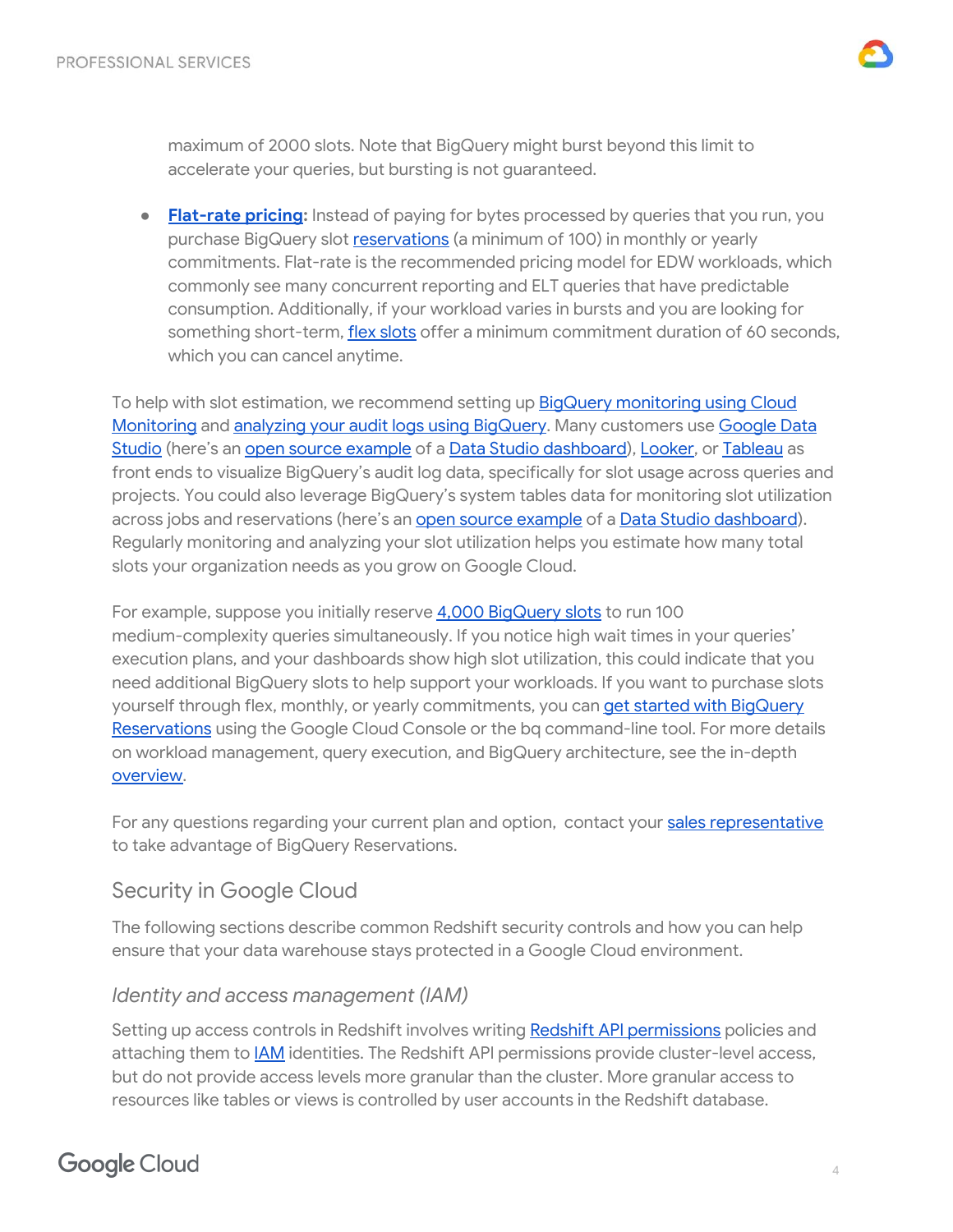

BigQuery uses IAM to manage access to resources at a more granular level. The types of resources available in BigQuery are organizations, projects, datasets, tables, columns, and views. In the IAM policy hierarchy, datasets are child resources of projects. A table inherits permissions from the dataset that contains it.

To grant access to a resource, assign one or more IAM roles to a user, group, or service account. Organization and project roles affect the ability to run jobs or manage the project, whereas dataset roles affect the ability to access or modify the data inside a project.

IAM provides these types of roles:

- [Predefined](https://cloud.google.com/bigquery/docs/access-control) roles are meant to support common use cases and access control patterns.
- [Primitive](https://cloud.google.com/bigquery/docs/access-control-primitive-roles) roles include the Owner, Editor, and Viewer roles. Predefined roles provide granular access for a specific service and are managed by Google Cloud.
- [Custom](https://cloud.google.com/iam/docs/understanding-custom-roles) roles provide granular access according to a user-specified list of permissions.

When you assign both predefined and primitive roles to a user, the permissions granted are a union of the permissions of each individual role.

Within IAM, BigQuery provides [table-level](https://cloud.google.com/bigquery/docs/table-access-controls-intro) access control (in beta as of August 2020). Table-level permissions determine the users, groups, and service accounts that can access a table or view. You can give a user access to specific tables or views without giving the user access to the complete dataset. For more granular access, you can also look into the [column-level](https://cloud.google.com/bigquery/docs/column-level-security-intro) access control (in beta as of August 2020), which provides fine-grained access to sensitive columns using *policy tags*, or type-based classification of data.

#### Full-disk encryption

In addition to identity and access management, data encryption adds an extra layer of defense for protecting data. In the case of data exposure, encrypted data will not be readable.

On Redshift, encryption for both data at rest and data in transit is not enabled by default. Encryption for data at rest must be **[explicitly](https://docs.aws.amazon.com/redshift/latest/mgmt/changing-cluster-encryption.html) enabled** when a cluster is launched or by modifying an existing cluster to use AWS Key Management Service encryption. Encryption for data in transit must also be [explicitly](https://docs.aws.amazon.com/redshift/latest/mgmt/security-encryption-in-transit.html) enabled.

BigQuery encrypts all data at [rest](https://cloud.google.com/security/encryption-at-rest/) and in [transit](https://cloud.google.com/security/encryption-in-transit/) by default regardless of the source or any other condition, and this cannot be turned off. BigQuery also supports [customer-managed](https://cloud.google.com/bigquery/docs/customer-managed-encryption) [encryption](https://cloud.google.com/bigquery/docs/customer-managed-encryption) keys (CMEK) for users who want to control and manage key encryption keys in Cloud Key [Management](https://cloud.google.com/kms/docs/) Service. You can read [data-at-rest](https://cloud.google.com/security/encryption-at-rest/default-encryption/) encryption and [encryption-in-transit](https://cloud.google.com/security/encryption-in-transit/) whitepapers for more details on encryption at Google Cloud.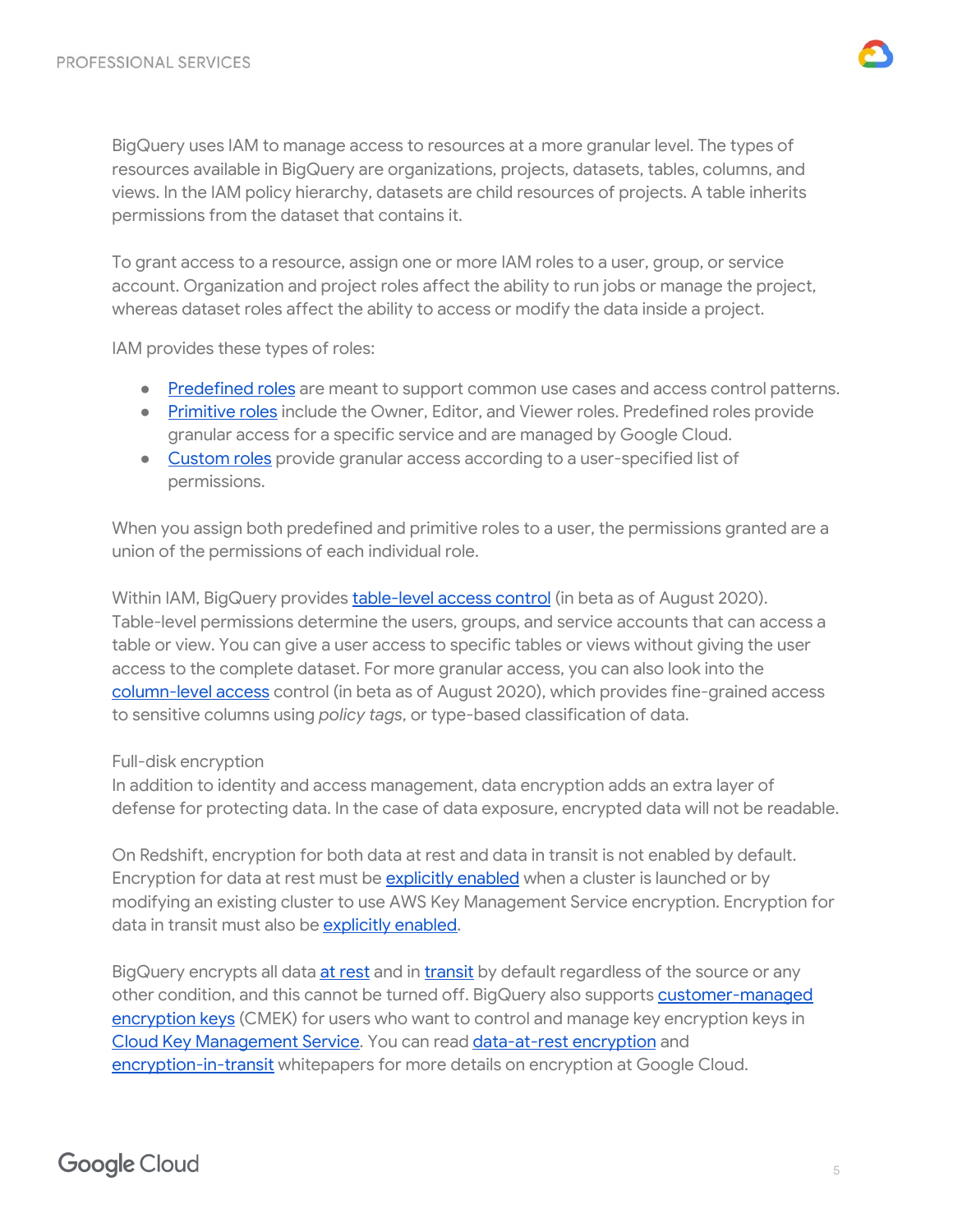

For data in transit on [Google](https://cloud.google.com/security/encryption-in-transit/) Cloud, data is encrypted and authenticated when it moves outside of the **physical [boundaries](https://cloud.google.com/security/encryption-in-transit/#physical_boundaries_of_a_network) controlled by Google or on behalf of Google**. Inside these boundaries, data in transit is generally authenticated but not necessarily encrypted.

#### <span id="page-6-0"></span>*Data loss prevention*

Compliance requirements might limit what data can be stored on Google [Cloud](https://cloud.google.com/dlp/docs/). Cloud Data Loss [Prevention](https://cloud.google.com/dlp/docs/) (Cloud DLP) can be used to scan your [BigQuery](https://cloud.google.com/bigquery/docs/scan-with-dlp) tables to detect and classify sensitive data. If sensitive data is detected, Cloud DLP deidentification transformations can mask, delete, or [otherwise](https://cloud.google.com/bigquery/docs/scan-with-dlp) obscure that data.

# <span id="page-6-1"></span>Migration to Google Cloud: The basics

Google Cloud offers a proven, integrated, end-to-end big data solution based on years of innovation at Google that lets you capture, process, store, and analyze your data within a single platform. Using BigQuery as your data warehouse enables you to focus on finding data insights and leaves management tasks like sizing a cluster of nodes to Google.

For more details, see the **EDW to BigQuery [migration](https://cloud.google.com/solutions/migration/dw2bq/dw-bq-migration-overview) quide**.

## <span id="page-6-2"></span>Migration tools

The BigQuery Data Transfer Service provides an automated tool to migrate both schema and data from Redshift to BigQuery directly. The following table lists additional tools to assist in migrating from Redshift to BigQuery:

| <b>Tools</b>                             | <b>Purpose</b>                                                                                                                                                                               |
|------------------------------------------|----------------------------------------------------------------------------------------------------------------------------------------------------------------------------------------------|
| <b>BigQuery Data Transfer</b><br>Service | Perform an automated batch transfer of your Redshift data<br>to BigQuery by using this fully managed service.                                                                                |
| <b>Storage Transfer Service</b>          | Quickly import Amazon S3 data into Cloud Storage and set<br>up a repeating schedule for transferring data by using this<br>fully managed service.                                            |
| gsutil                                   | Copy Amazon S3 files into Cloud Storage by using this<br>command-line tool.                                                                                                                  |
| <u>bq</u>                                | Interact with BigQuery by using this command-line tool.<br>Common interactions include creating BigQuery table<br>schemas, loading Cloud Storage data into tables, and<br>executing queries. |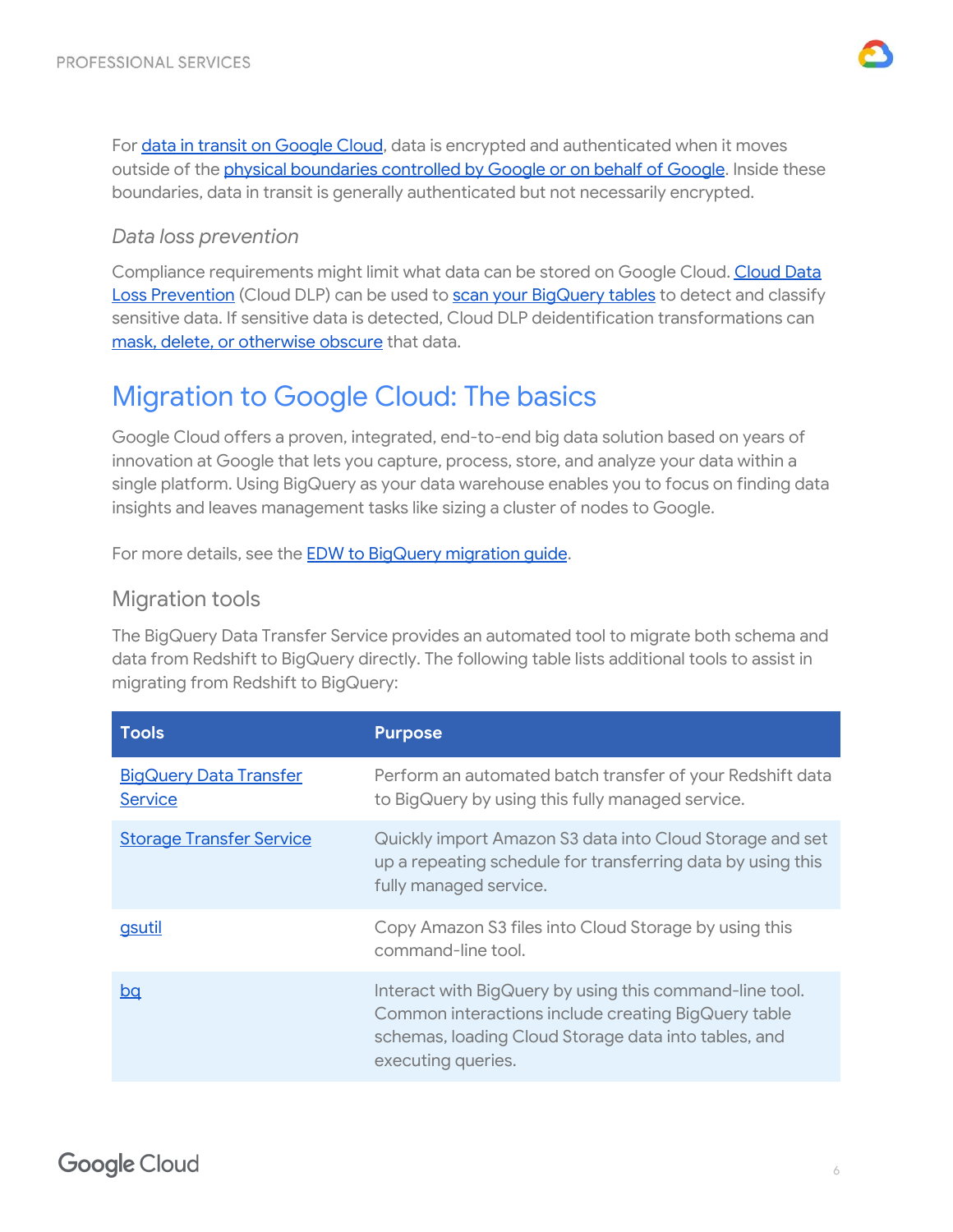

| <b>Cloud Storage client libraries</b> | Copy Amazon S3 files into Cloud Storage by using your<br>custom tool, built on top of the Cloud Storage client<br>library.                                                |
|---------------------------------------|---------------------------------------------------------------------------------------------------------------------------------------------------------------------------|
| <b>BigQuery client libraries</b>      | Interact with BigQuery by using your custom tool, built on<br>top of the BigQuery client library.                                                                         |
| <b>BigQuery query scheduler</b>       | Schedule recurring SQL queries by using this built-in<br>BigQuery feature.                                                                                                |
| <b>Cloud Composer</b>                 | Orchestrate transformations and BigQuery load jobs by<br>using this fully managed Apache Airflow environment.                                                             |
| <b>Apache Sgoop</b>                   | Submit Hadoop jobs by using Sqoop and Redshift's JDBC<br>driver to extract data from Redshift into either HDFS or<br>Cloud Storage. Sqoop runs in a Dataproc environment. |

For more information on using the BigQuery Data Transfer Service, see [Migrating](https://cloud.google.com/bigquery/docs/redshift-migration) data from Amazon [Redshift.](https://cloud.google.com/bigquery/docs/redshift-migration)

## <span id="page-7-0"></span>Migration using pipelines

Your data can take different paths to BigQuery since there are several tools and services available to assist when migrating Redshift to BigQuery. While the list below is not exhaustive, it does provide a sense of the different data pipeline patterns available when moving your data.

## <span id="page-7-1"></span>*Extract and load (EL)*

- **Fully automated**: The [BigQuery](https://cloud.google.com/bigquery/docs/redshift-migration) Data Transfer Service can automatically copy your tables' schemas and data from your Redshift cluster to BigQuery.
- **More control:** If you want more control over your data pipeline steps, you can create a pipeline using either of the following options: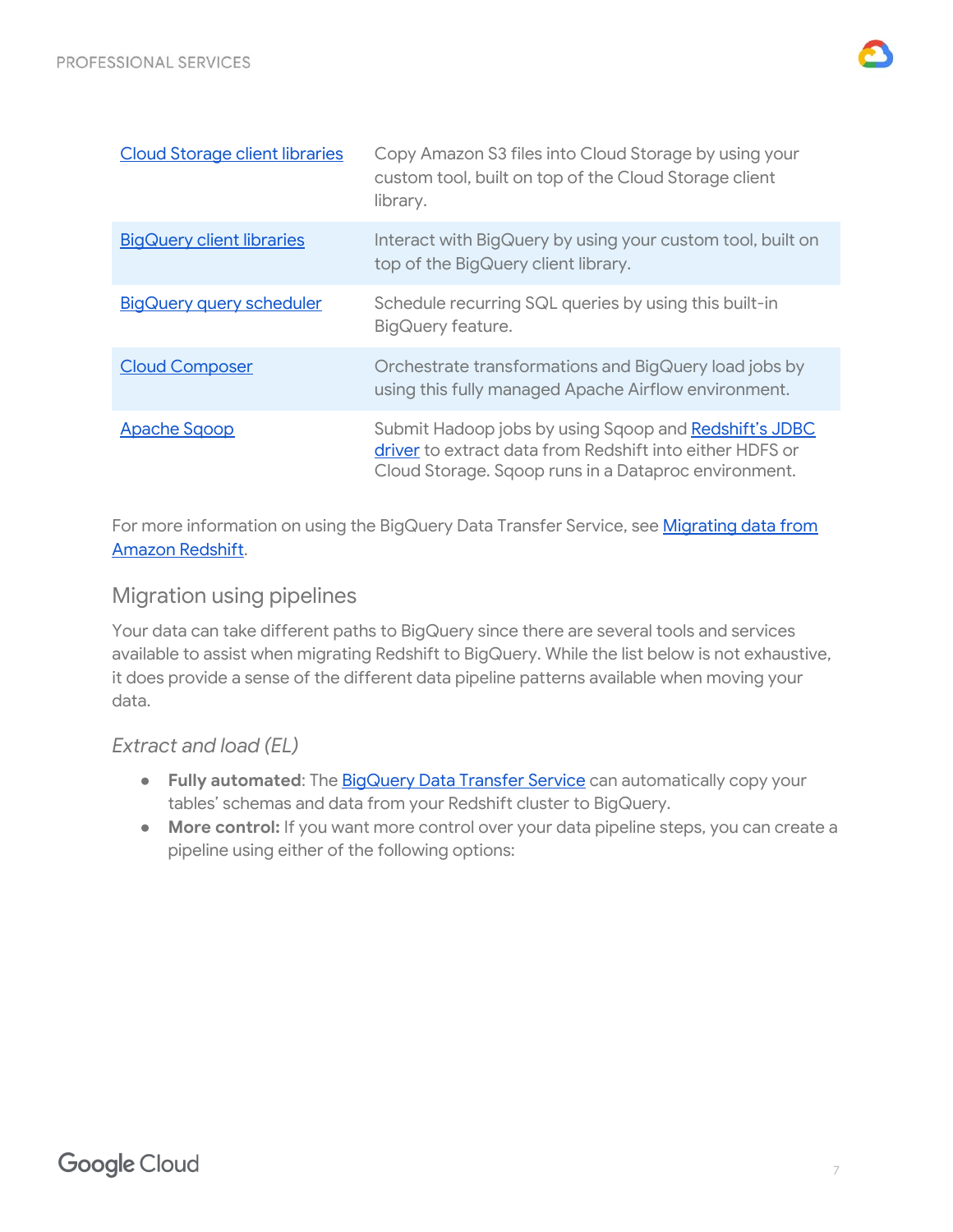

#### **Pipeline using Redshift file extracts**

- 1. Export [Redshift](https://docs.aws.amazon.com/redshift/latest/dg/t_Unloading_tables.html) to Amazon S3.
- 2. Copy data from Amazon S3 to Cloud Storage by using any of the following:
	- Storage [Transfer](https://cloud.google.com/storage/transfer/) Service (recommended)
	- [gsutil](https://cloud.google.com/storage/docs/gsutil) ([example\)](https://stackoverflow.com/a/56655440)
	- Cloud [Storage](https://cloud.google.com/storage/docs/reference/libraries) client libraries
- 3. Load Cloud Storage data into BigQuery by using any of the following:
	- [BigQuery](https://cloud.google.com/bigquery/docs/cloud-storage-transfer-overview) Data Transfer Service
	- bq [command-line](https://cloud.google.com/bigquery/bq-command-line-tool) tool
	- [BigQuery](https://cloud.google.com/bigquery/docs/reference/libraries) client libraries

#### **Pipeline using a Redshift JDBC connection**

Use any of the following Google Cloud products to export Redshift data by using [Redshift's](https://docs.aws.amazon.com/redshift/latest/mgmt/configure-jdbc-connection.html#download-jdbc-driver) JDBC driver:

- [Dataflow](https://cloud.google.com/dataflow/docs/)
	- Google-provided template: JDBC to [BigQuery](https://cloud.google.com/dataflow/docs/guides/templates/provided-batch#java-database-connectivity-jdbc-to-bigquery)
- Cloud Data [Fusion](https://cloud.google.com/data-fusion/docs/)
	- Using JDBC [drivers](https://cloud.google.com/data-fusion/docs/how-to/using-jdbc-drivers)
- [Dataproc](https://cloud.google.com/dataproc/docs/)
	- [Connect](https://docs.databricks.com/spark/latest/data-sources/aws/amazon-redshift.html) to Redshift through JDBC using Apache Spark
		- Apache Spark [examples](https://spark.apache.org/docs/latest/sql-data-sources-jdbc.html)
	- o Writing to [BigQuery](https://cloud.google.com/dataproc/docs/tutorials/bigquery-connector-spark-example#reading_and_writing_data_from_bigquery) with Apache Spark
	- Hadoop BigQuery [Connector](https://cloud.google.com/dataproc/docs/concepts/connectors/bigquery)
	- Use Sqoop and [Redshift's](https://docs.aws.amazon.com/redshift/latest/mgmt/configure-jdbc-connection.html#download-jdbc-driver) JDBC driver to extract data from Redshift into Cloud Storage:
		- Sqoop on [Dataproc](https://medium.com/google-cloud/moving-data-with-apache-sqoop-in-google-cloud-dataproc-4056b8fa2600) example

#### <span id="page-8-0"></span>*Extract, transform, and load (ETL)*

If you want to transform some data before loading into BigQuery, follow the same pipeline recommendations that are described in the [Extract](#page-7-1) and Load (EL) section, adding an extra step to transform your data before loading into BigQuery.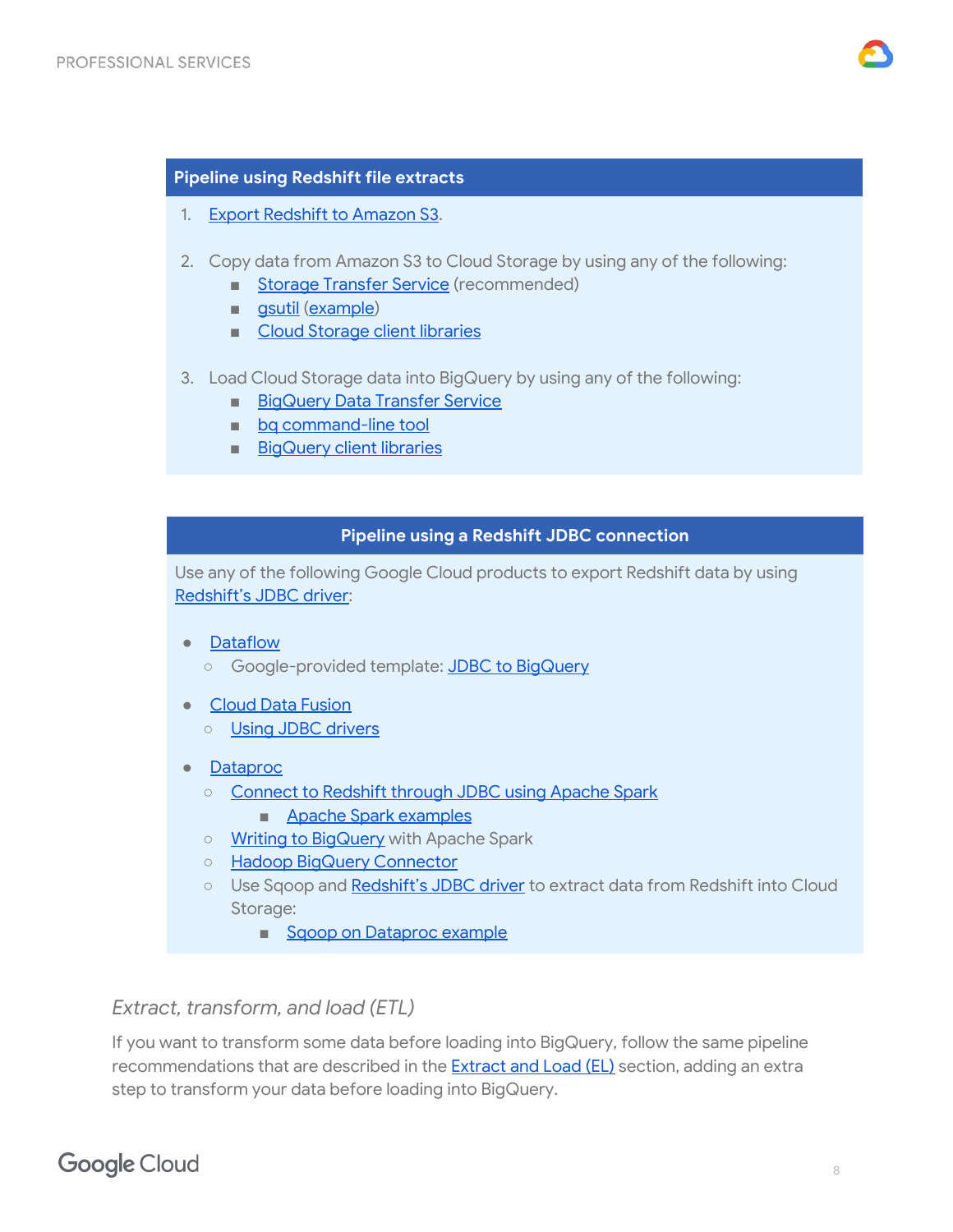

#### **Pipeline using Redshift file extracts**

- 1. Follow steps 1 and 2 in the **[Extract](#page-7-1) and load (EL)** section to export Redshift data into Cloud Storage.
- 2. Transform and then load your data into BigQuery by using any of the following:
	- a. [Dataproc](https://cloud.google.com/dataproc/docs/)
		- [Reading](https://cloud.google.com/dataproc/docs/tutorials/gcs-connector-spark-tutorial#prepare_the_spark_wordcount_job) from Cloud Storage with Apache Spark
		- Writing to [BigQuery](https://cloud.google.com/dataproc/docs/tutorials/bigquery-connector-spark-example#reading_and_writing_data_from_bigquery) with Apache Spark
		- Hadoop Cloud Storage [Connector](https://cloud.google.com/dataproc/docs/concepts/connectors/cloud-storage)
		- Hadoop BigQuery [Connector](https://cloud.google.com/dataproc/docs/concepts/connectors/bigquery)
	- b. [Dataflow](https://cloud.google.com/dataflow/docs/)
		- [Reading](https://beam.apache.org/documentation/programming-guide/#pipeline-io-reading-data) from Cloud Storage
		- Writing to [BigQuery](https://beam.apache.org/documentation/io/built-in/google-bigquery/#writing-to-a-table)
		- Google-provided template: Cloud Storage Text to [BigQuery](https://cloud.google.com/dataflow/docs/guides/templates/provided-batch#gcstexttobigquery)
	- c. Cloud Data [Fusion](https://cloud.google.com/data-fusion/docs/)
		- [Reading](https://cloud.google.com/data-fusion/docs/tutorials/targeting-campaign-pipeline#load_the_customer_data) from Cloud Storage
		- Writing to [BigQuery](https://cloud.google.com/data-fusion/docs/tutorials/targeting-campaign-pipeline#store_the_output_to)
	- d. [Dataprep](https://cloud.google.com/dataprep/docs/) by Trifacta
		- [Reading](https://cloud.google.com/dataprep/docs/html/Using-Google-Cloud-Storage_59736094#reading-from-sources) from Cloud Storage
		- Writing to [BigQuery](https://cloud.google.com/dataprep/docs/html/Using-BigQuery_59736092#writing-to-bigquery)

#### **Pipeline using Redshift JDBC connection**

Use any of the products described in the [Extract](#page-7-1) and load (EL) section, but modify your pipeline to introduce one or more steps to transform your data before writing to BigQuery.

- **[Dataflow](https://cloud.google.com/dataflow/docs/)** 
	- Clone the JDBC to [BigQuery](https://cloud.google.com/dataflow/docs/guides/templates/provided-batch#java-database-connectivity-jdbc-to-bigquery) template code and modify the template to add [Apache](https://beam.apache.org/documentation/programming-guide/#transforms) Beam [transforms.](https://beam.apache.org/documentation/programming-guide/#transforms)
- Cloud Data [Fusion](https://cloud.google.com/data-fusion/docs/)
	- o Transform your data using any of the CDAP [plugins](https://cdap.io/resources/plugins/).
- [Dataproc](https://cloud.google.com/dataproc/docs/)
	- Transform your data using either **[Spark](https://spark.apache.org/docs/latest/sql-programming-guide.html) SQL** or your own custom code in any of the supported Spark languages ([Scala,](https://spark.apache.org/docs/latest/api/scala/index.html#org.apache.spark.package) [Java,](https://spark.apache.org/docs/latest/api/java/index.html) [Python,](https://spark.apache.org/docs/latest/api/python/index.html) or [R\)](https://spark.apache.org/docs/latest/api/R/index.html).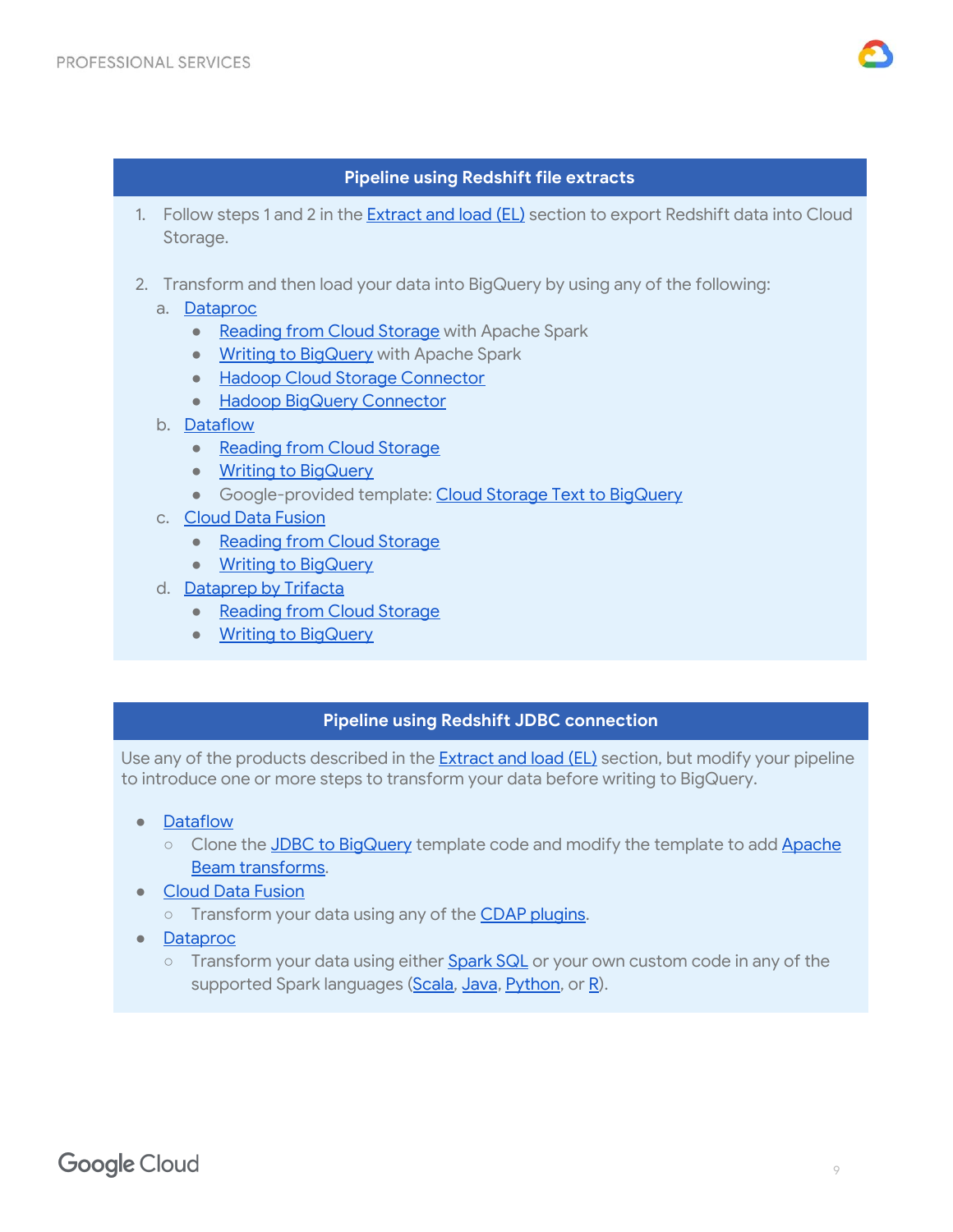

#### <span id="page-10-0"></span>*Extract, load, and transform (ELT)*

Perform transformations on your data using BigQuery itself. Accomplish this by using any of the [Extract](#page-7-1) and load (EL) options to load your data into a staging table. You then transform the data in this staging table using SQL queries that write their output into your final production table.

## <span id="page-10-1"></span>*Change data capture (CDC)*

[Change](https://wikipedia.org/wiki/Change_data_capture) data capture is one of several software design patterns used to track data changes. It's often used in data warehousing because the data warehouse is used to collate and track data and its changes from various source systems over time.

For more details about manually designing your own CDC pipeline with BigQuery, see the EDW to BigQuery [migration](https://cloud.google.com/solutions/migration/td2bq/td-bq-data-pipelines#cdc) guide.

## <span id="page-10-2"></span>Partner tools for data migration

There are several vendors in the extract, transform, and load (ETL) space. Refer to [Google](https://cloud.google.com/bigquery/partners/) Cloud's [BigQuery](https://cloud.google.com/bigquery/partners/) partner website for a list of key partners and their provided solutions.

# <span id="page-10-3"></span>Migration to Google Cloud: An in-depth view

BigQuery is a powerful data warehouse suitable for large-scale analytics used by all types of organizations, from startups to Fortune 500 companies. Understanding some of the key features that BigQuery offers is critical to improving performance and reducing cost.

## <span id="page-10-4"></span>Architecture comparison

Both BigQuery and Redshift are based on a massively parallel processing (MPP) architecture. Queries are distributed across multiple servers to accelerate their execution. With regard to system architecture, Redshift and BigQuery primarily differ in how data is stored and how queries are executed. In BigQuery, the underlying hardware and configurations are abstracted away; its storage and compute scale without any intervention from the user.

#### <span id="page-10-5"></span>*Compute, memory, and storage*

In Redshift, CPU, memory, and disk storage are tied together through [compute](https://docs.aws.amazon.com/redshift/latest/dg/c_high_level_system_architecture.html) nodes, as illustrated in the following diagram from the Redshift [documentation](https://docs.aws.amazon.com/redshift/latest/dg/c_high_level_system_architecture.html). Cluster performance and storage capacity are determined by the type and the quantity of compute nodes, both of which must be configured. To change compute or storage, you need to resize your cluster through a process (over a [couple](https://docs.aws.amazon.com/redshift/latest/mgmt/managing-cluster-operations.html) of hours, or up to two days or longer) that creates a brand new cluster and copies the data over. More recently, Redshift has started to offer RA3 nodes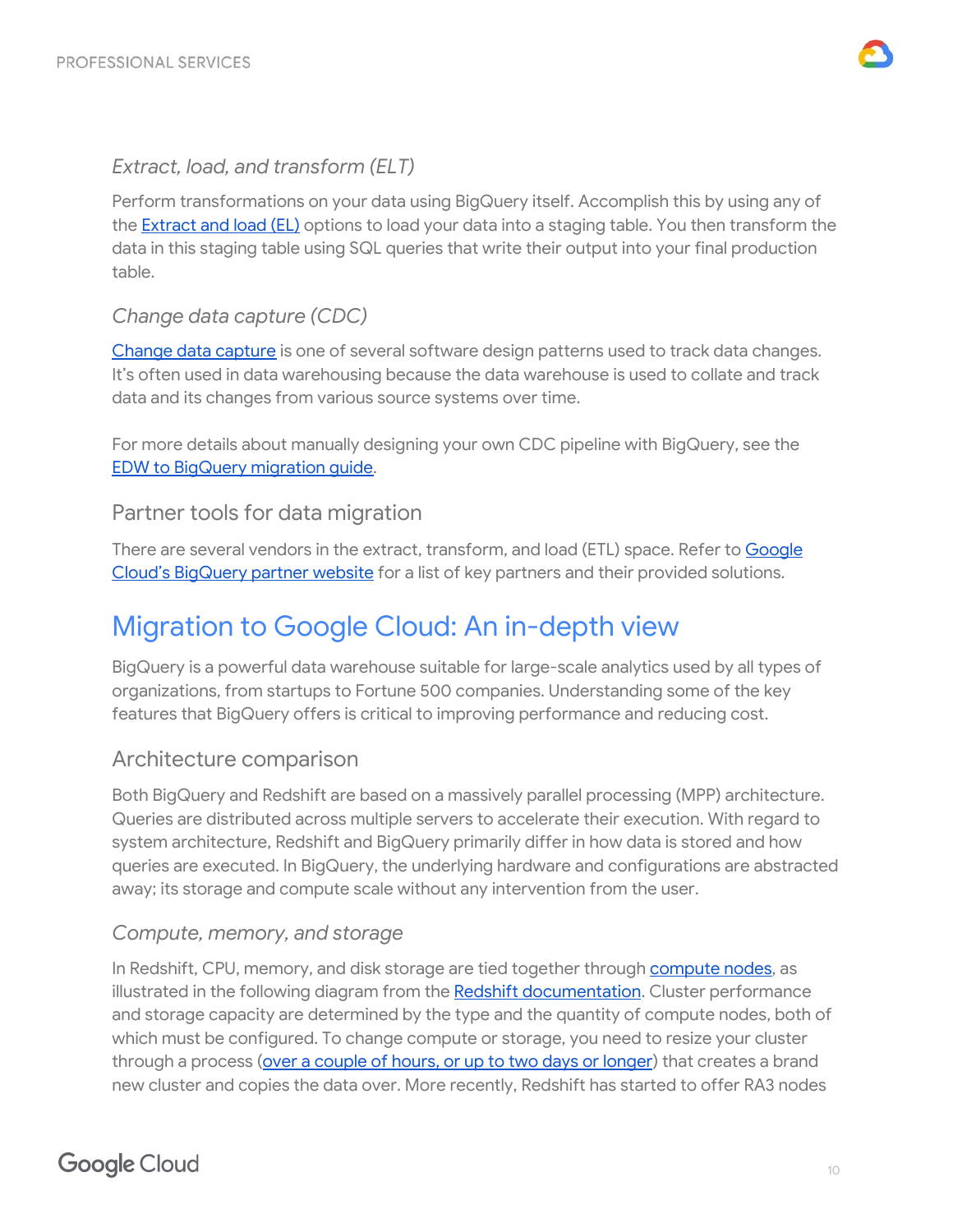

with managed storage that help separate compute and storage. The *[largest](https://aws.amazon.com/about-aws/whats-new/2020/04/amazon-redshift-launches-nodes-managed-storage/) node* in the RA3 category caps at 64 TB of managed storage per node.

From the start, BigQuery does not tie together compute, memory, and storage but rather treats them all separately. The following diagram illustrates BigQuery's architecture.



BigQuery compute is defined by [slots,](https://cloud.google.com/bigquery/docs/slots) a unit of computational capacity required to execute queries. Google manages the entire infrastructure that a slot encapsulates, eliminating all but the task of choosing the proper slot quantity for your BigQuery workloads. Refer to the [BigQuery](#page-3-3) capacity planning section for help deciding how many slots you'll purchase for your data warehouse. BigQuery memory is provided by a remote [distributed](https://cloud.google.com/blog/products/gcp/in-memory-query-execution-in-google-bigquery) service, connected to compute slots by Google's petabit network, all managed by Google.

BigQuery and Redshift both use columnar storage, but BigQuery uses [variations](https://cloud.google.com/blog/products/gcp/inside-capacitor-bigquerys-next-generation-columnar-storage-format) and [advancements](https://cloud.google.com/blog/products/gcp/inside-capacitor-bigquerys-next-generation-columnar-storage-format) on columnar storage. While columns are being encoded, various statistics about the data are persisted and later are used during query execution to compile optimal plans and to choose the most efficient runtime algorithm. BigQuery stores your data in Google's [distributed](https://cloud.google.com/files/storage_architecture_and_challenges.pdf) file system, where it's automatically compressed, encrypted, replicated, and distributed. This is all accomplished without affecting the computing power available for your queries. Separating storage from compute allows you to scale to dozens of petabytes in storage seamlessly, without requiring additional expensive compute resources. A number of other benefits of [separating](https://cloud.google.com/blog/products/gcp/separation-of-compute-and-state-in-google-bigquery-and-cloud-dataflow-and-why-it-matters) compute and storage exist as well.

#### <span id="page-11-0"></span>*Scaling up or down*

When storage or compute become constrained, Redshift clusters must be resized by modifying the quantity or types of nodes in the cluster.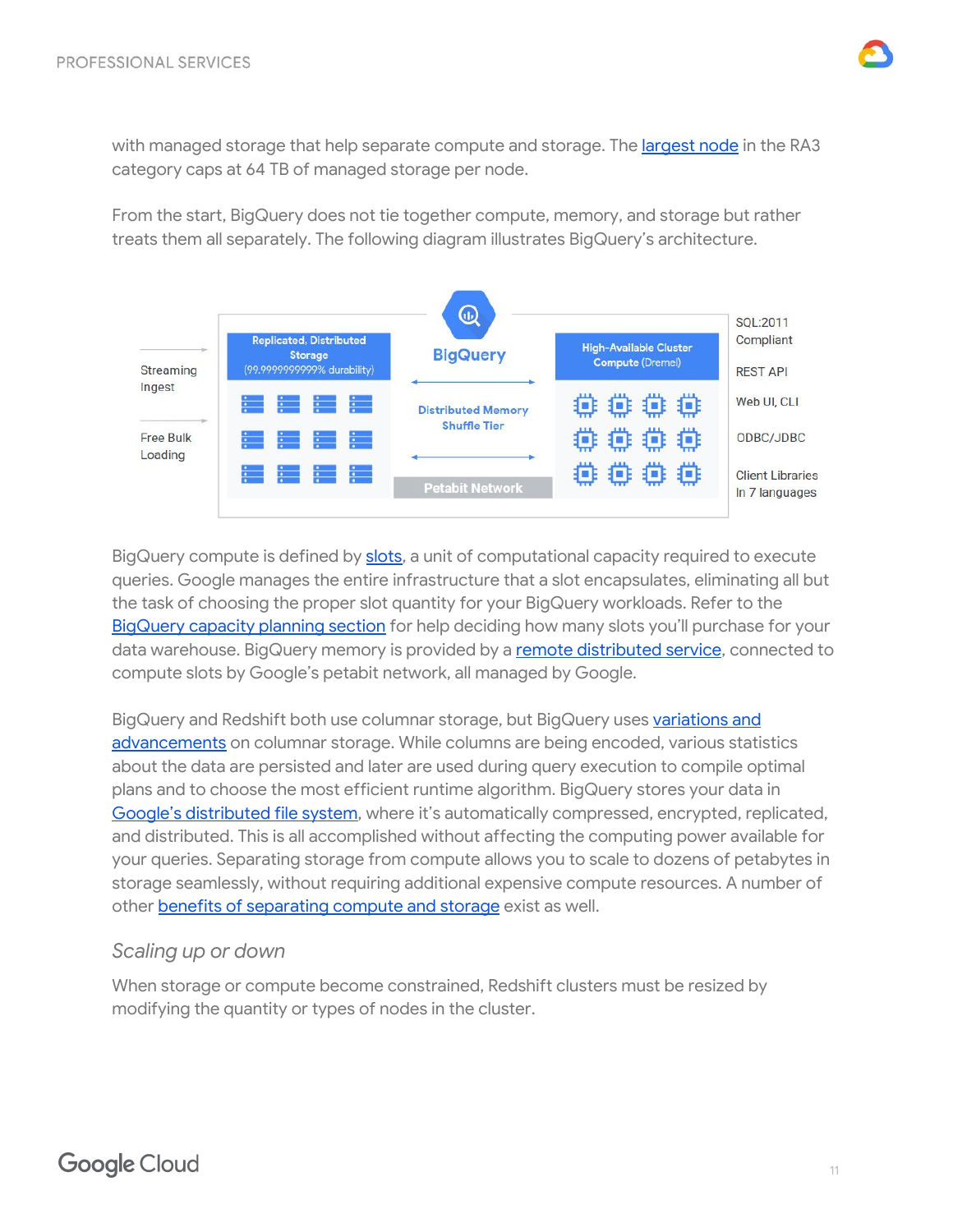When you resize a [Redshift](https://docs.aws.amazon.com/redshift/latest/mgmt/managing-cluster-operations.html) cluster, there are two approaches:

- **Classic resize:** Redshift creates a cluster to which data is copied, a process that can take a couple hours or as much as two days or longer for large amounts of data.
- **Elastic resize:** If you change only the number of nodes, then queries are temporarily paused and connections are held open if possible. During the resize operation, the cluster is read-only. Elastic resize typically takes 10 to 15 minutes but might not be available for all configurations.

Because BigQuery is a platform as a service (PaaS), you only have to worry about the number of BigQuery slots that you want to reserve for your organization. You reserve BigQuery slots in reservations and then assign projects to these reservations. Refer to the [capacity](#page-3-3) planning section for guidance on setting up these reservations, especially the flex [slots](https://cloud.google.com/blog/products/data-analytics/introducing-bigquery-flex-slots), which take seconds to deploy, start from a minimum commitment duration of 60 seconds, and can be canceled anytime.

#### <span id="page-12-0"></span>*Query execution*

BigQuery's execution engine is similar to Redshift's in that they both orchestrate your query by breaking it up into steps (a query plan), executing the steps (concurrently where possible), and then reassembling the results. Redshift generates a static query plan, but BigQuery does not because it dynamically optimizes query plans as your query executes. BigQuery shuffles data using its remote memory service, whereas Redshift shuffles data using local compute node memory. For more information about BigQuery's storage of intermediate data from various stages of your query plan, see [In-memory](https://cloud.google.com/blog/products/gcp/in-memory-query-execution-in-google-bigquery) query execution in Google BigQuery.

#### <span id="page-12-1"></span>*Workload management in BigQuery*

BigQuery offers the following controls for workload management (WLM):

- **[Interactive](https://cloud.google.com/bigquery/docs/running-queries#queries) queries**, which are executed as soon as possible (this is the default setting).
- Batch [queries](https://cloud.google.com/bigquery/docs/running-queries#batch), which are queued on your behalf, then start as soon as idle resources are available in the BigQuery shared resource pool.
- Slot [reservations](https://cloud.google.com/bigquery/docs/reservations-intro) through [flat-rate](https://cloud.google.com/bigquery/pricing#flat_rate_pricing) pricing. Instead of paying for queries on demand, you can purchase BigQuery slot [commitments](https://cloud.google.com/bigquery/docs/reservations-intro#commitments) (starting at a minimum of 100) in either flex, monthly, or yearly commitments. You can then dynamically [create/manage](https://cloud.google.com/bigquery/docs/reservations-tasks#create_a_reservation_with_dedicated_slots) buckets of slots called [reservations](https://cloud.google.com/bigquery/docs/reservations-intro#reservations) and [assign](https://cloud.google.com/bigquery/docs/reservations-tasks#assign_my_prod_project_to_prod_reservation) projects, folders, or organizations to these reservations. By default, queries running in a reservation automatically use *[idle](https://cloud.google.com/bigquery/docs/reservations-intro#idle_slots)* [slots](https://cloud.google.com/bigquery/docs/reservations-intro#idle_slots) from other reservations.

For example, you might have purchased a total commitment capacity of 1,000 slots to share across three workload types: data science (ds); extract, load, transform (elt); and business intelligence (bi) (as shown in the following image).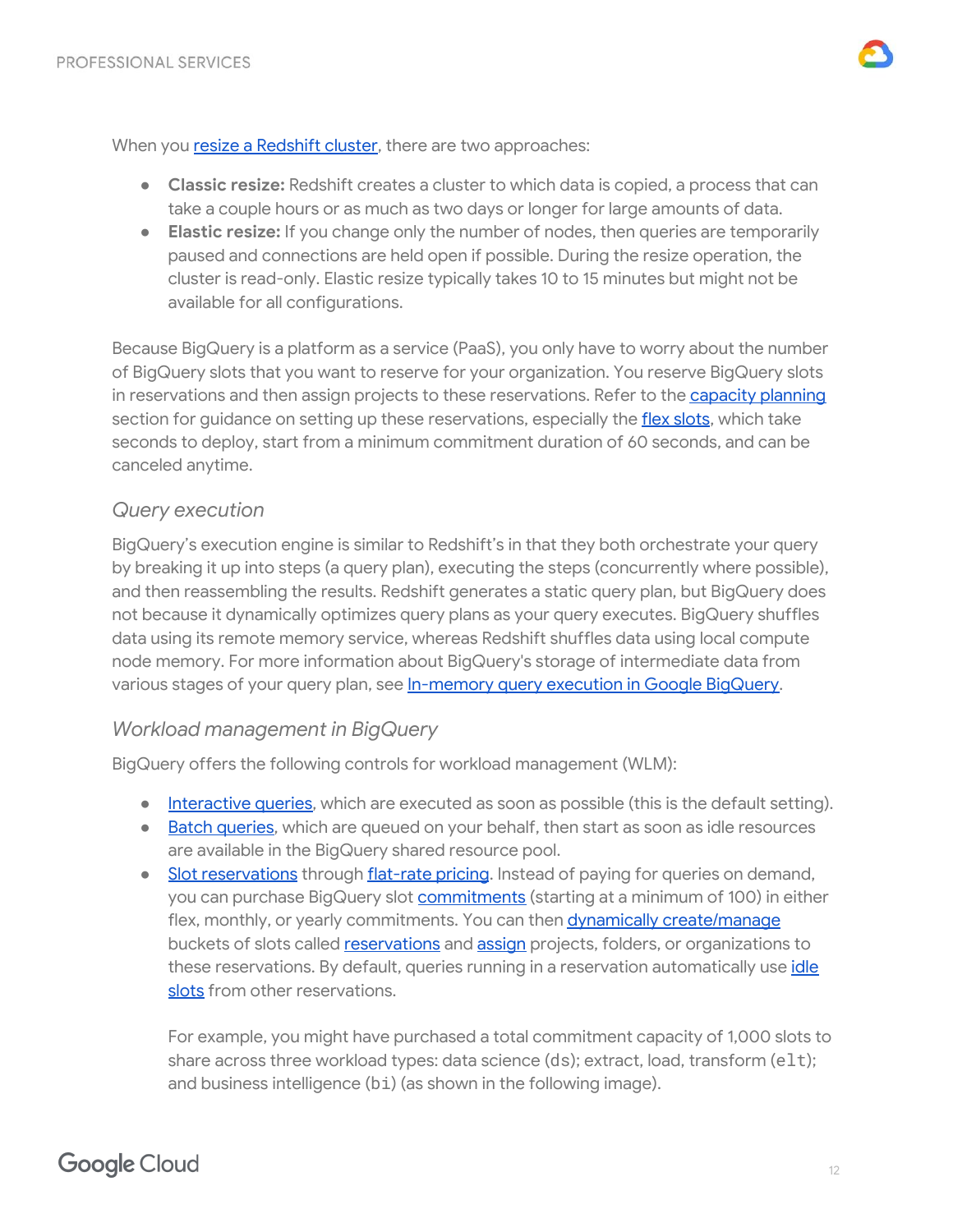

- You can create a ds reservation with 500 slots, and assign all relevant Google Cloud projects to the DS reservation.
- You can create an elt reservation with 300 slots, and assign projects you use for ELT workloads to the elt reservation.
- You can create a bi reservation with 200 slots, and assign projects connected to your BI tools to the bi reservation.

Instead of partitioning your reservations across workloads, you might also choose to create reservations for individual teams or departments depending on your use case.



BigQuery's fair scheduler dynamically assigns [slots](https://cloud.google.com/bigquery/docs/slots) to queries on an as-needed basis while maintaining fairness among multiple users who are all querying at once. For this reason, be careful when you increase the concurrent query limit because the fair scheduler evenly distributes slots across all queries up to that limit. A high concurrency limit with a low overall slot commitment leads to slower performance across all queries.

In an SQL spooling process of writing query results to a file, BigQuery creates a temporary table for approximately 24 hours to store the results of every query that runs. These results can be saved to a permanent table or downloaded to a local file.

For more information about how a temporary result set is created during the query process, see [Writing](https://cloud.google.com/bigquery/docs/writing-results) query results.

#### <span id="page-13-0"></span>*Workload management in Redshift*

Redshift offers two types of workload management (WLM):

● [Automatic](https://docs.aws.amazon.com/redshift/latest/dg/automatic-wlm.html): With automatic WLM, Amazon Redshift manages query concurrency and memory allocation. Up to eight queues are created with the service class identifiers 100-107. For more information, see **Query [priority](https://docs.aws.amazon.com/redshift/latest/dg/query-priority.html)**. Automatic WLM determines the amount of resources that queries need, and adjusts the concurrency based on the workload.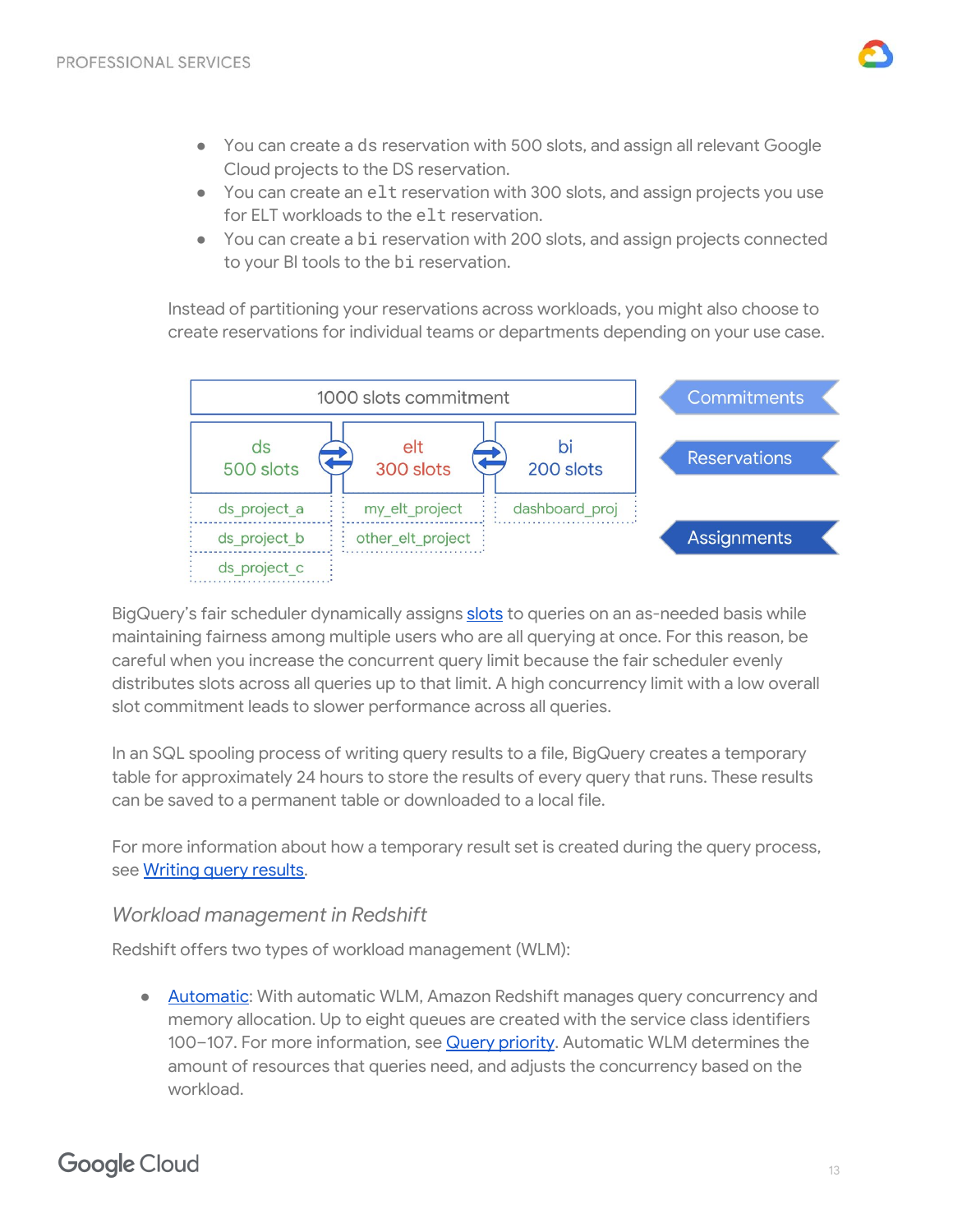

● [Manual:](https://docs.aws.amazon.com/redshift/latest/dg/cm-c-defining-query-queues.html) In contrast, manual WLM requires you to specify values for query concurrency and memory allocation. The default for manual WLM is concurrency of five queries, and memory is divided equally between all five.

When **[concurrency](https://docs.aws.amazon.com/redshift/latest/dg/concurrency-scaling.html) scaling** is enabled, Redshift automatically adds additional cluster capacity when you need it to process an increase in concurrent read queries. Concurrency scaling has certain regional and query considerations. For more information, see [Concurrency](https://docs.aws.amazon.com/redshift/latest/dg/concurrency-scaling.html) scaling [candidates.](https://docs.aws.amazon.com/redshift/latest/dg/concurrency-scaling.html)

## <span id="page-14-0"></span>Dataset and table configurations

BigQuery offers a number of ways to configure your data and tables such as partitioning, clustering, and data locality. These configurations can help maintain large tables and reduce the overall data load and response time for your queries, thereby increasing the operational efficiency of your data workloads.

## <span id="page-14-1"></span>*Partitioning*

A partitioned table is a table that is divided into segments, called partitions, that make it easier to manage and query your data. Users typically split large tables into many smaller partitions, where each partition contains a day's worth of data. Partition management is a key determinant of BigQuery's performance and cost when querying over a specific date range because it helps BigQuery scan less data per query. For examples of partitioned table queries, see the EDW to BigQuery [migration](https://cloud.google.com/solutions/migration/dw2bq/dw-bq-performance-optimization#partitioning) guide.

There are three types of table partitioning in BigQuery:

- Tables [partitioned](https://cloud.google.com/bigquery/docs/creating-partitioned-tables) by ingestion time[:](https://cloud.google.com/bigquery/docs/creating-partitioned-tables) Tables are partitioned based on the data's ingestion time.
- Tables [partitioned](https://cloud.google.com/bigquery/docs/partitioned-tables#partitioned_tables) by column: Tables are partitioned based on a TIMESTAMP or DATE column.
- Tables [partitioned](https://cloud.google.com/bigquery/docs/creating-integer-range-partitions) by integer range: Tables are partitioned based on an integer column.

A column-based time-partitioned table obviates the need to maintain partition awareness independent from the existing data filtering on the bound column. Data written to a column-based time-partitioned table is automatically delivered to the appropriate partition based on the value of the data. Similarly, queries that express filters on the partitioning column can reduce the overall data scanned, which can yield improved performance and reduced query cost for on-demand queries.

BigQuery column-based partitioning is similar to Redshift's column-based partitioning, with a slightly different motivation. Redshift uses column-based key distribution to try to keep related data stored together within the same compute node, ultimately minimizing data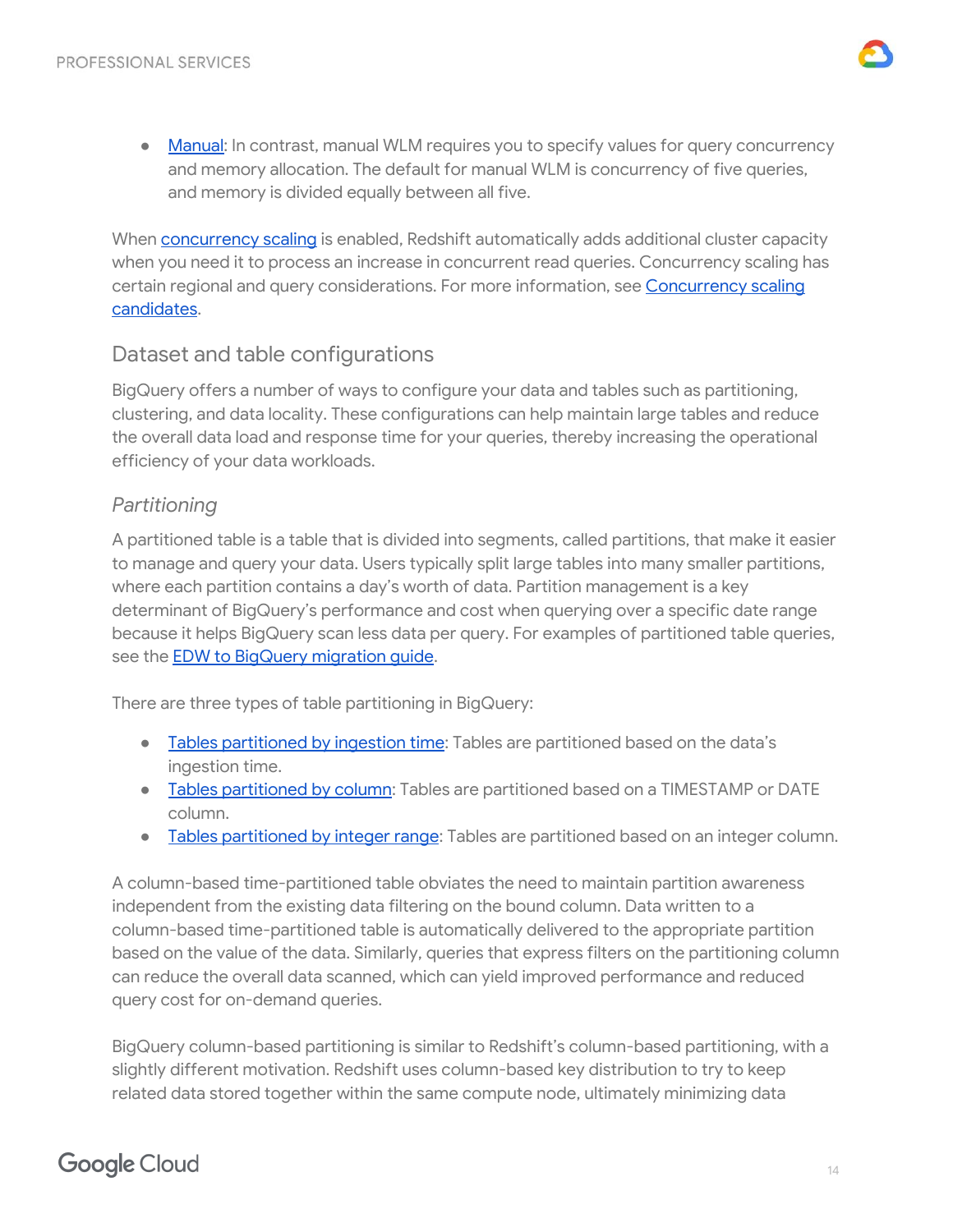

shuffling that occurs during joins and aggregations. BigQuery separates storage from compute, so it leverages column-based partitioning to minimize the amount of data that [slots](https://cloud.google.com/bigquery/docs/slots) read from disk.

Once slot workers read their data from disk, BigQuery can automatically determine more optimal data sharding and quickly repartition data using BigQuery's in-memory shuffle service.

For more information, see [Introduction](https://cloud.google.com/bigquery/docs/partitioned-tables) to partitioned tables.

#### <span id="page-15-0"></span>*Clustering and sort keys*

Redshift supports specifying table columns as either [compound](https://docs.aws.amazon.com/redshift/latest/dg/t_Sorting_data.html#t_Sorting_data-compound) or [interleaved](https://docs.aws.amazon.com/redshift/latest/dg/t_Sorting_data.html#t_Sorting_data-interleaved) sort keys. In BigQuery, you can specify compound sort keys by [clustering](https://cloud.google.com/bigquery/docs/clustered-tables#overview) your table. BigQuery clustered tables improve query performance because the table data is automatically sorted based on the contents of up to four columns specified in the table's schema. These columns are used to colocate related data. The order of the clustering columns you specify is important because it determines the sort order of the data.

Clustering can improve the performance of certain types of queries, such as queries that use filter clauses and queries that aggregate data. When data is written to a clustered table by a query job or a load job, BigQuery automatically sorts the data using the values in the clustering columns. These values are used to organize the data into multiple blocks in BigQuery storage. When you submit a query containing a clause that filters data based on the clustering columns, BigQuery uses the sorted blocks to eliminate scans of unnecessary data.

Similarly, when you submit a query that aggregates data based on the values in the clustering columns, performance is improved because the sorted blocks colocate rows with similar values.

Use clustering in the following circumstances:

- Compound sort keys are configured in your Redshift tables.
- Filtering or aggregation is configured against particular columns in your queries.

When you use clustering and partitioning together, your data can be partitioned by a date, timestamp, or integer column and then clustered on a different set of columns (up to four total clustered columns). In this case, data in each partition is clustered based on the values of the clustering columns.

When you specify sort keys in tables in Redshift, depending on the load on the system, Redshift automatically initiates the sort using your own cluster's compute capacity. You may even need to manually run the [VACUUM](https://docs.aws.amazon.com/redshift/latest/dg/r_VACUUM_command.html) command if you want to fully sort your table data as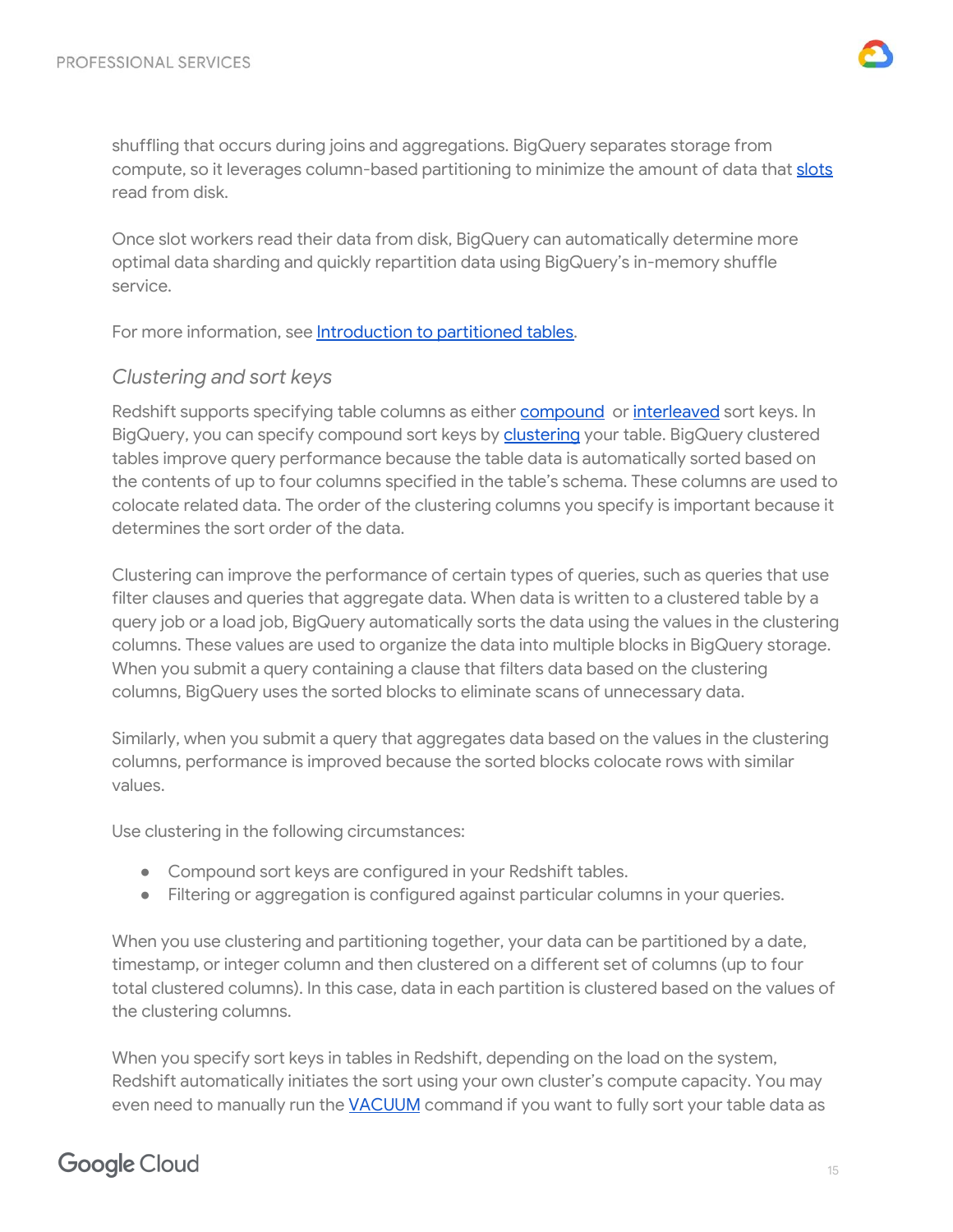

soon as possible, for example, after a large data load. BigQuery **[automatically](https://cloud.google.com/bigquery/docs/clustered-tables#automatic_re-clustering) handles** this sorting for you and does not use your allocated BigQuery slots therefore not affecting the performance of any of your queries.

For more information about working with clustered tables, see the **[Introduction](https://cloud.google.com/bigquery/docs/clustered-tables) to clustered** [tables](https://cloud.google.com/bigquery/docs/clustered-tables).

#### <span id="page-16-0"></span>*Distribution keys*

Redshift uses distribution keys to optimize the location of data blocks to execute its queries. BigQuery does not use distribution keys because it automatically determines and adds stages in a query plan (while the query is running) to improve data distribution throughout query workers.

#### <span id="page-16-1"></span>*External sources*

If you use Redshift [Spectrum](https://docs.aws.amazon.com/redshift/latest/dg/c-using-spectrum.html) to query data on Amazon S3, you can similarly use BigQuery's external data source feature to query data directly from files on Cloud [Storage.](https://cloud.google.com/bigquery/external-data-cloud-storage)

In addition to querying data in Cloud Storage, BigQuery offers [federated](https://cloud.google.com/bigquery/docs/reference/standard-sql/federated_query_functions) query functions for [querying](https://cloud.google.com/bigquery/external-data-sources) directly from the following products:

- [Cloud](https://cloud.google.com/bigquery/docs/cloud-sql-federated-queries) SQL (fully managed MySQL or PostgreSQL)
- Cloud [Bigtable](https://cloud.google.com/bigquery/external-data-bigtable) (fully managed NoSQL)
- [Drive](https://cloud.google.com/bigquery/external-data-drive) (CSV, JSON, Avro, Sheets)

#### <span id="page-16-2"></span>*Data locality*

You can create your BigQuery datasets in both [regional](https://cloud.google.com/bigquery/docs/locations#regional-locations) and [multi-regional](https://cloud.google.com/bigquery/docs/locations#multi-regional-locations) locations, whereas Redshift only offers [regional](https://docs.aws.amazon.com/redshift/latest/mgmt/working-with-clusters.html#az-considerations) locations. BigQuery determines the location to run your load, query, or export jobs based on the datasets referenced in the request. Refer to the BigQuery location [considerations](https://cloud.google.com/bigquery/docs/locations#data-locations) for tips on working with regional and multi-regional datasets.

## <span id="page-16-3"></span>Data type mapping in BigQuery

Redshift data types differ from BigQuery data types. For more details on BigQuery data types, refer to the official [documentation](https://cloud.google.com/bigquery/docs/reference/standard-sql/data-types).

BigQuery also supports the following data types, which do not have a direct Redshift analog.

**[ARRAY](https://cloud.google.com/bigquery/docs/reference/standard-sql/data-types#array-type)** 

**[GEOGRAPHY](https://cloud.google.com/bigquery/docs/reference/standard-sql/data-types#geography-type)** 

**[TIME](https://cloud.google.com/bigquery/docs/reference/standard-sql/data-types#time-type)** 

**[STRU](https://cloud.google.com/bigquery/docs/reference/standard-sql/data-types#struct-type)** 

- [BYTES](https://cloud.google.com/bigquery/docs/reference/standard-sql/data-types#bytes-type)
- **Google Cloud**